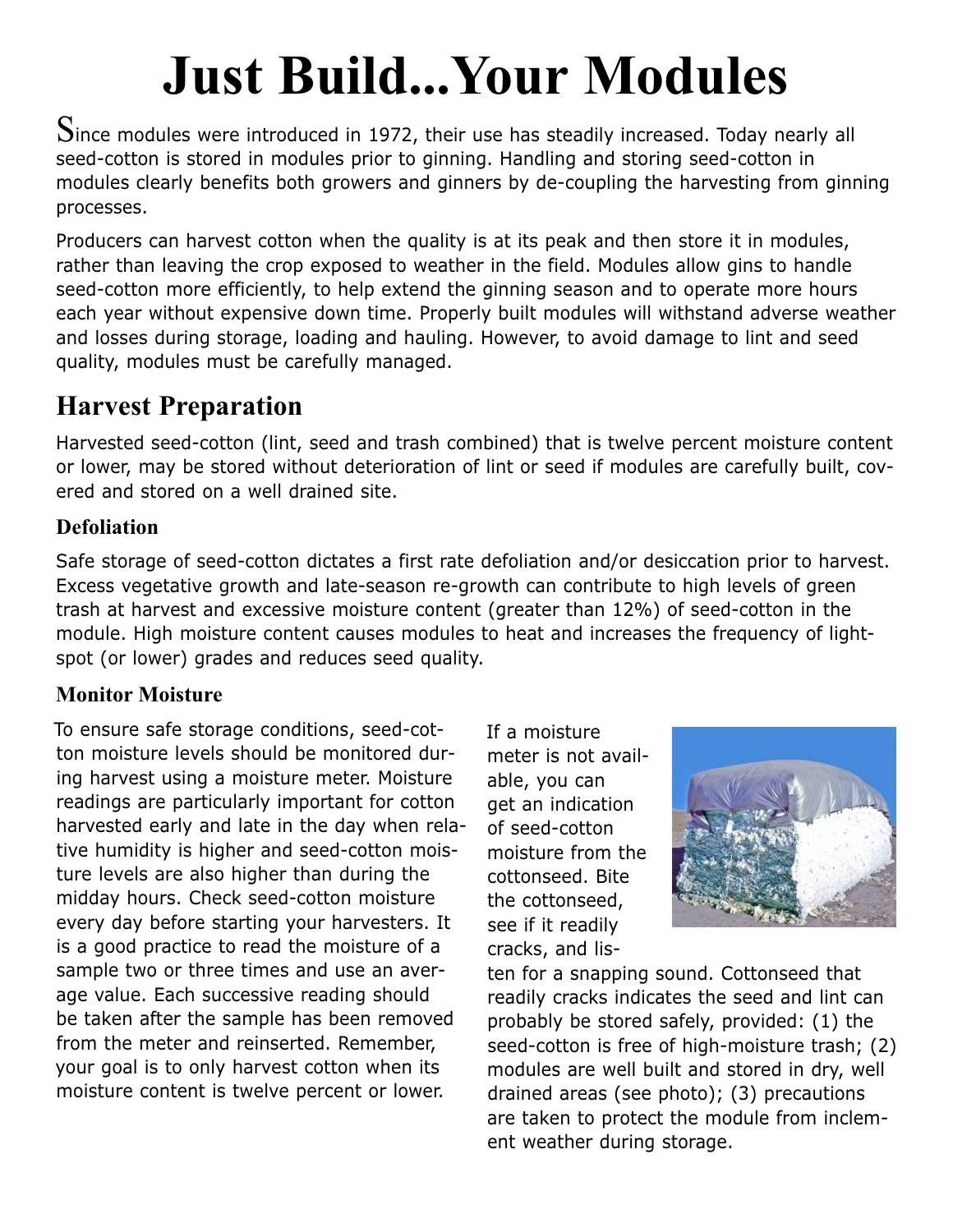### **Site Selection and Preparation**

Damage to stored seed-cotton caused by precipitation has been a persistent problem. Poorly drained module sites, poorly shaped modules, improperly applied tarps, leaky tarps and intense rainstorms accompanied by high winds all contribute to losses. Seed-cotton can be safely stored for extended periods if care is taken.

Use the following guidelines when selecting module sites to ensure the sites are:

• Well-drained turnrows or field roads (avoid low lying areas);



cause a layer of seed-cotton in contact with the

ground to deteriorate. When practical, orient the long axis of modules north to south so they can dry faster after rain than when oriented east to west. In some situations, utilizing a seed-cotton cart will improve harvester efficiency and allow module construction in well suited sites away from the harvested fields.

# **Module Builder Operation**

### **Safety First**

The module builder is a simple implement, but it is up to you and your managers to ensure that it is operated safely. The following is a partial list of safety items. Refer to your operator's manual for specific safety instructions relating to your particular module builder.

- Never operate the unit close to electric lines.
- Keep out of the machine when it is in use.
- Keep everybody away from the top of the module builder and the compactor bridge when the unit is operating. The operator's platform is the only safe place for viewing the operation.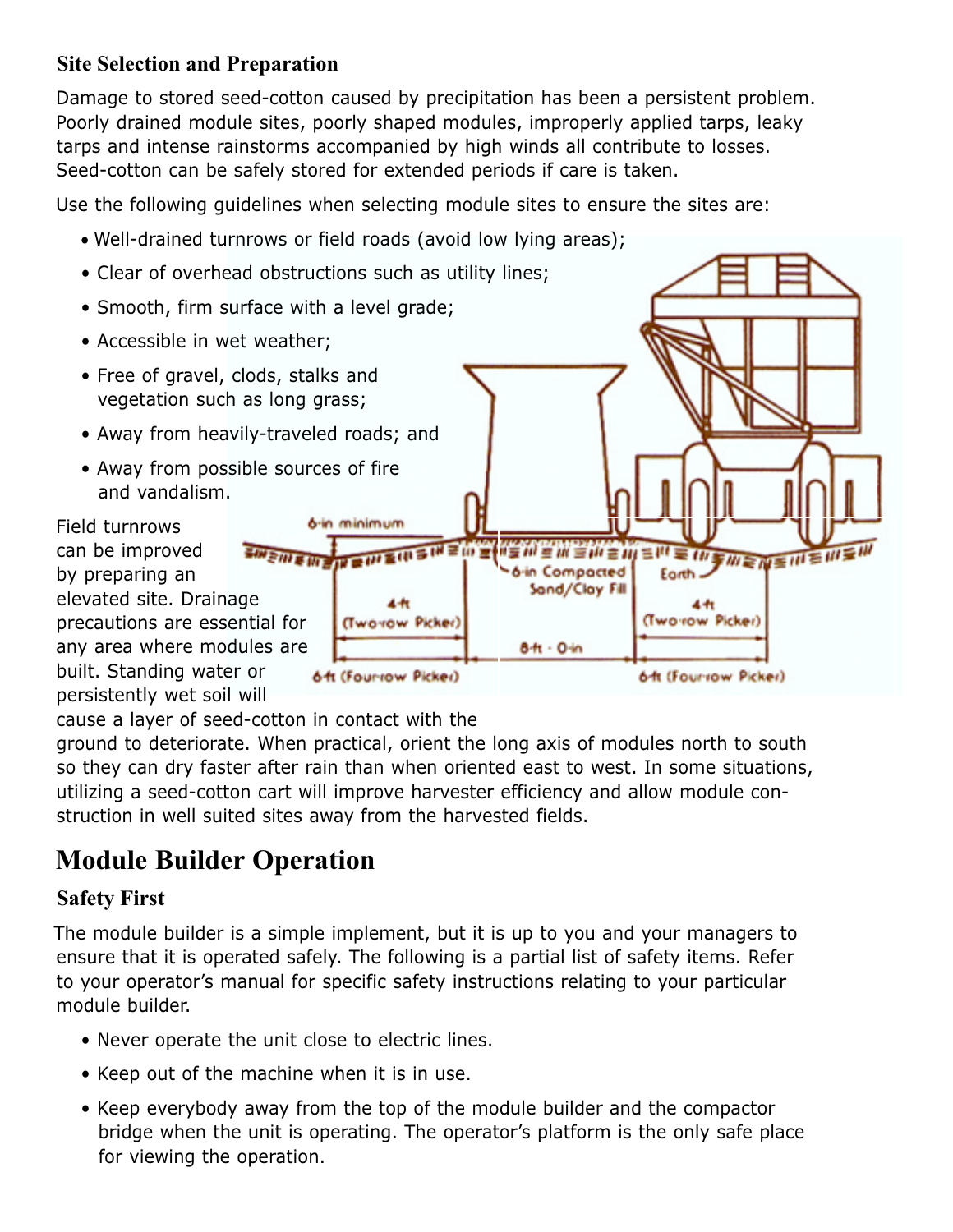- Do not work on the machine while it is operating or operate the machine with chain guards or hose shrouds removed.
- Be certain that people and vehicles are clear of the tailgate when it is being raised or lowered.
- Read, understand and fully follow the instructions in your operator's manual concerning preparation of the module builder for transportation from one field to another field or for transporting the module builder over roads or highways.
- Never reach under a raised module builder.
- Do not allow smoking or use welding equipment around a module builder when cotton is present.
- Check and repair damaged hydraulic hoses. Use paper, not your hand, to check for leaks in a system that is under pressure. Do not wait for a hose to burst before initiating repairs!

## **Building a Module**

Properly built modules will withstand adverse weather and losses during storage, loading and hauling. Schedule harvesters so that only one dumps at a time. The first and second dumps should be made in opposite ends of the builder. The third dump should be made near the middle. Leveling and tramping should begin immediately and continue until the module is completed. The tighter the module is compacted, the better it sheds rainfall on the sides and the less seed cotton is lost during storage, loading and hauling. Dumps should be made to make the module look like a giant loaf of bread so that the top is round, making it better able to shed water when covered. Depressions in which water can collect are serious problems.

If harvesters have a metering unloading system, use it to spread cotton the length of the builder. This accomplishes faster unloading with less spillage and it is easier for the operator to level and tramp the module, especially when nearing completion. Give the module-builder operator the authority to call in pickers and direct the dumping process when a partial basket is needed to top off a module.

### **Step 1.**

Module builder receives seed cotton from harvester or cart before beginning spreading and tampering operations. Proper building sequence should prevent the need to remove cotton from baskets by hand.

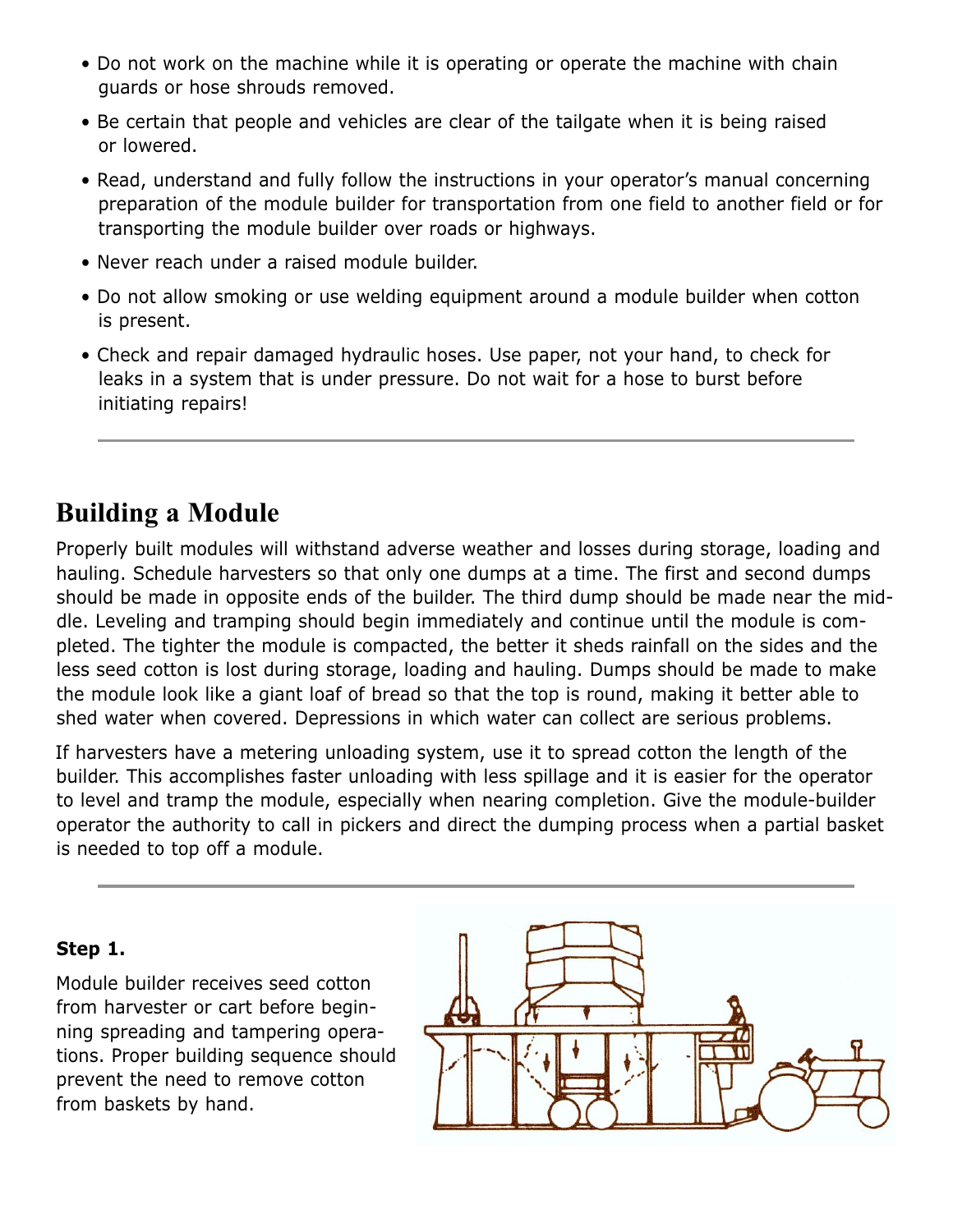**Step 2**.

Cotton is spread into even layers by lowering the tamper foot into the cotton, then moving the foot to distribute cotton toward the ends of the module builder.





#### **Step 3**.

Once the lint is evenly distributed, the tamper foot is raised, then lowered with full pressure to compact the cotton. This process should start at the control platform of the module builder. Next the tamper is raised, moved laterally 14-16 inches and lowered with full pressure.

#### **Step 4**.

Building modules with well compacted ends is necessary if modlues are going to be picked up and moved without damage. To prevent sloughing off of module ends, extra cotton should be tightly tamped on both ends then leave space in the center of the module for the last dump.



**NOTE:** Properly built modules must be rounded off from the center to the ends to prevent water accumulation on the tarp. Well built modules should look like giant bread loaves.

# **Moving a Module Builder**

Certain safety precautions need to be taken with moving a module builder on the farm and on the highway. Refer to your operator's manual for safety instructions relating to your particular module builder. The following is a partial list of safety rules.

- Never transport unit with tamper cylinder in raised position. Make sure Tamper Bridge is at front of Module Builder and tamper cylinder is in the down (transport) position.
- All personnel except operator should stand clear of the Module Builder during preparation for and movement of Module Builder from one location to another.
- Turn on flashing lights when transporting unit on highway unless prohibited by law.
- Do not pull unit without first placing safety pins in transporting holes to prevent damage to wheel cylinders
- Always check the PTO before moving a module builder. Be sure the PTO is not engaged prior to moving.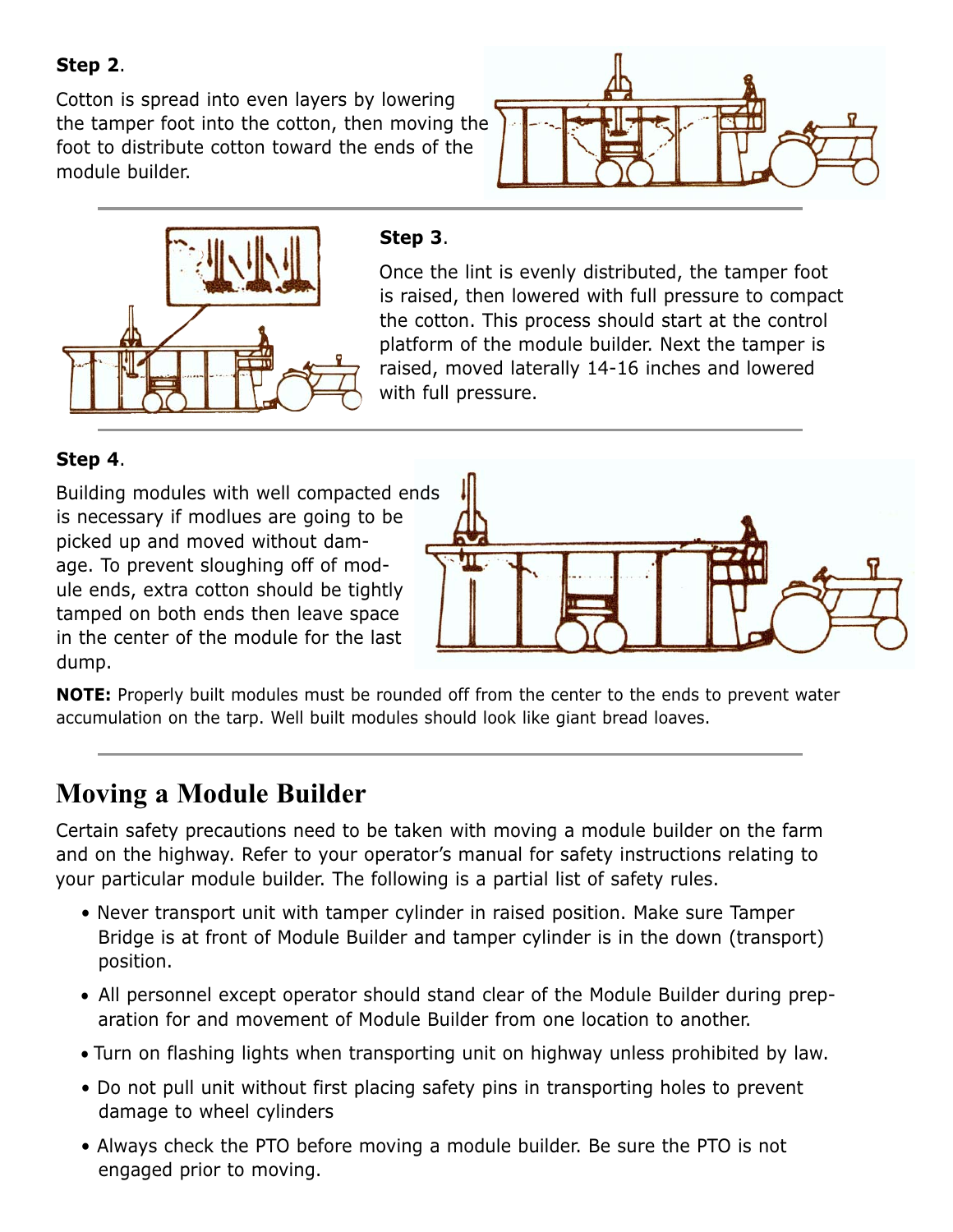## **Monitoring Modules**

It is not uncommon for modules to heat slightly during the initial periods of storage and internal module temperatures should be checked daily for the first five to seven days. A rapid and continuing temperature rise of 15 degrees F to 20 degrees F or more signifies a high-moisture problem, and the module should be ginned as soon as possible. Typical temperature-rise curves for modules at various moistures are shown above. Tests have shown that fiber yellowing and light-spot grades result from elevated module temperatures.



If a temperature of 110 degrees F is reached, the module should be ginned immediately to avoid the possibility of major loss. All modules should be checked for high temperature twice a week after the initial five to seven-day storage period and after rainstorms. High-moisture modules, especially those harvested late in the season when ambient temperatures are low, may continue to increase in temperature at a slow rate over a period of several weeks. **If at any time the temperature increases by more than 20 degrees F, gin the module immediately.** The temperature of modules that are harvested at safe storage moistures will not increase more than 10 to 15 degrees F and will then level off and cool down as the storage period is extended.

# **Record Keeping**

Each module should have a record (with a duplicate kept in the office) including the date and weather conditions when picked, the approximate number of bales in the module, the FSA identification number and monitoring records with temperature data included. These records are essential to substantiate insurance claims in the event of a loss, to satisfy FSA/CCC seed-cotton loan requirements, to provide the gin with information for preparing bale records and to aid in decisions about ginning the module. To be covered by the gin's insurance and to comply with CCC's seed-cotton loan requirements, you must report the necessary data to the gin within twenty-four hours after building the module.

Any records or numbers assigned to modules should be as permanent as possible. Permanent marker pens should be used to write on tags/cards that are attached to modules. The cards should be in sealable plastic bags, although this is no guarantee against leakage. Each module should be numbered successively on the cards. The sides of modules may be numbered using a non-contaminating spray marker, such as BRAND-A-BALE® spray, developed by Cotton Incorporated. Other textile-industry approved brands of spray markers may also be used.

Radio Frequency Identification (RFID) tags are available that can be incorporated into module covers for record keeping purposes. The technology provides gins with the ability to assign and track covers as they leave gin yards. Once modules are built and covered, the information contained in the cover's RFID tag can be used to verify module ownership both on the turnrow and on the gin yard. The tags are capable of storing the records from several modules during a ginning season.